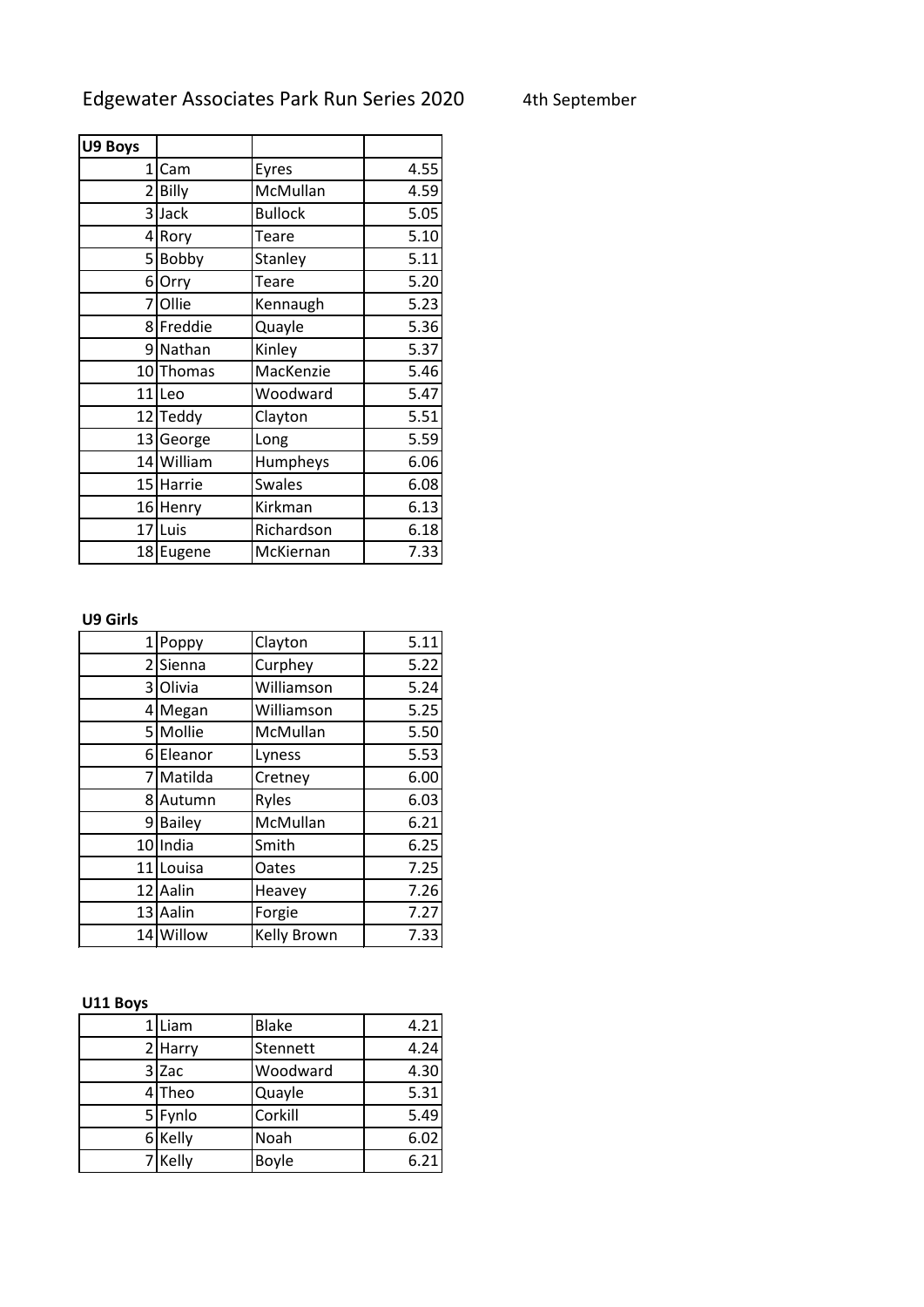**U11 Girls**

|   | 1 Issy       | Kennaugh       | 5.03 |
|---|--------------|----------------|------|
|   | 2 Hope       | Lewis          | 5.08 |
|   | 3 Malane     | <b>Bradley</b> | 5.11 |
|   | 4 Faith      | Teare          | 5.14 |
|   | 5 Sophie     | Kaighin        | 5.18 |
|   | 6 Daisy      | Liddle         | 5.21 |
| 7 | Grace        | Kelly          | 5.32 |
|   | 8 Sian       | Edwards        | 5.53 |
|   | 9 Aalin      | Atherton       | 5.55 |
|   | 10 Lillie    | Hope           | 5.59 |
|   | 11 Imogen    | Howard         | 6.00 |
|   | 12 Evelyn    | King           | 6.12 |
|   | 13 Magdalena | Cretney        | 6.25 |
|   | $14$ Eva     | Scott          | 6.45 |
|   | 15 Annie     | McKiernan      | 6.55 |
|   | 16 Faye      | Kinley         | 7.15 |
|   | 17 Aimee     | Reynolds       | 7.41 |
|   | 18 River     | Kelly Brown    | 7.42 |
|   | 19 Izzy      | Greaves        | 7.42 |
|   | 20 Emma      | Dorricott      | 8.15 |

## **1 LAP**

| $\mathbf{1}$   | leuan     | Owen          | 8.53  |
|----------------|-----------|---------------|-------|
| $\overline{c}$ | Ryan      | Corrin        | 9.11  |
| 3              | Ryan      | Fairclough    | 9.13  |
| 4              | Gethin    | Owen          | 9.28  |
| 5              | Corbyn    | Schade        | 9.35  |
| 6              | Charlie   | <b>Swales</b> | 10.16 |
| 7              | Samuel    | Perry         | 10.21 |
| 8              | Lucas     | Stennett      | 10.22 |
| 9              | Regan     | Corrin        | 10.57 |
| 10             | Mia       | Dunnwell      | 10.58 |
| 11             | Charlie   | Teare         | 10.58 |
| 12             | Luke      | Crowe         | 11.02 |
| 13             | Maddison  | McMullan      | 11.10 |
| 14             | Catherine | Perry         | 11.11 |
| 15             | George    | Salter        | 11.12 |
| 16             | Andrew    | Woodward      | 11.14 |
| 17             | Samuel    | Corkill       | 11.19 |
| 18             | Penny     | Webster       | 11.29 |
| 19             | Holly     | Salter        | 11.33 |
| 20             | Dominic   | Dunwell       | 11.39 |
| 21             | Cory      | Callister     | 11.40 |
| 22             | Lottie    | Stennett      | 11.41 |
| 23             | Matt      | Callister     | 11.41 |
| 24             | Ethan     | Lace          | 11.45 |
| 25             | Graham    | Delooze       | 11.53 |
| 26             | William   | Forgie        | 11.57 |
| 27             | Jamie     | Pope          | 11.59 |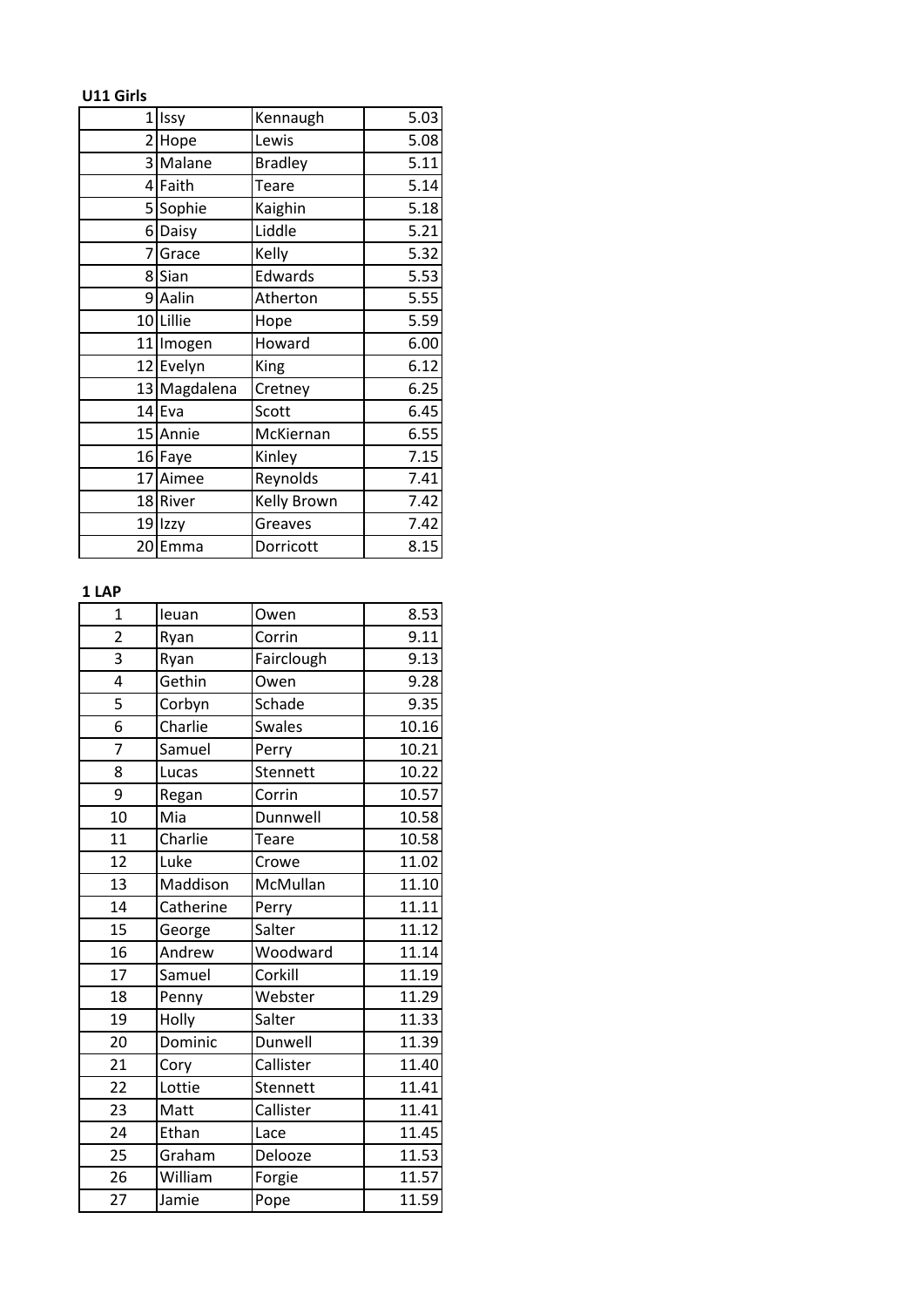| 28 | Abi         | Clayton        | 12.01 |
|----|-------------|----------------|-------|
| 29 | Mark        | Spiers         | 12.10 |
| 30 | Helen       | Taylor         | 12.14 |
| 31 | David       | Boyle          | 12.22 |
| 32 | Elliot      | Reynolds       | 12.23 |
| 33 | Keira       | Heavey         | 12.27 |
| 34 | Alan        | <b>Brew</b>    | 12.30 |
| 35 | John        | Dunwell        | 12.31 |
| 36 | Aaron       | Sharman        | 12.34 |
| 37 | Macy        | Hillier        | 12.38 |
| 38 | David       | Hillier        | 12.39 |
| 39 | Ryan        | Kelly          | 12.50 |
| 40 | Fynn        | <b>Bradley</b> | 12.52 |
| 41 | Katie       | Strickett      | 12.54 |
| 42 | Tonya       | Corrin         | 12.59 |
| 43 | Mark        | Corrin         | 13.00 |
| 44 | <b>Neve</b> | Madden         | 13.02 |
| 45 | Lawrence    | Dyer           | 13.05 |
| 46 | Rory        | Turner         | 13.07 |
| 47 | Molly       | Philips        | 13.17 |
| 48 | Holly       | O'Donnell      | 13.32 |
| 49 | Imogen      | Duncan         | 13.33 |
| 50 | Katie       | Quayle         | 13.41 |
| 51 | Matthew     | Redmond        | 13.44 |
| 52 | Michael     | Gizzi          | 13.46 |
| 53 | Darcey      | Withington     | 13.47 |
| 54 | Aalin       | Cain           | 13.48 |
| 55 | David       | Keenan         | 13.49 |
| 56 | Chris       | Corlett        | 13.50 |
| 57 | Kelly       | Hillier        | 13.52 |
| 58 | May-Saa     | Smith          | 13.54 |
| 59 | Stephen     | Oates          | 14.05 |
| 60 | Charlotte   | Sugden         | 14.14 |
| 61 | Hannah      | <b>Taplin</b>  | 14.16 |
| 62 | Terri       | Salmon         | 14.19 |
| 63 | Ruby        | Reynolds       | 14.23 |
| 64 | Sharon      | Cain           | 14.24 |
| 65 | <b>Tara</b> | Scott          | 14.27 |
| 66 | Ramsey      | Richardson     | 14.30 |
| 67 | Julie       | Stanfield      | 14.44 |
| 68 | Lainie      | Sharpe         | 14.47 |
| 69 | Eileen      | Clarke         | 14.53 |
| 70 | Simon       | Holtham        | 15.01 |
| 71 | Jenny       | Cannell        | 15.05 |
| 72 | Piper       | Withington     | 15.14 |
| 73 | Jenna       | Belcher        | 15.26 |
| 74 | Alexis      | Teare          | 15.28 |
| 75 | Feena       | Done           | 15.29 |
| 76 | Michelle    | Sherry         | 15.34 |
|    |             |                |       |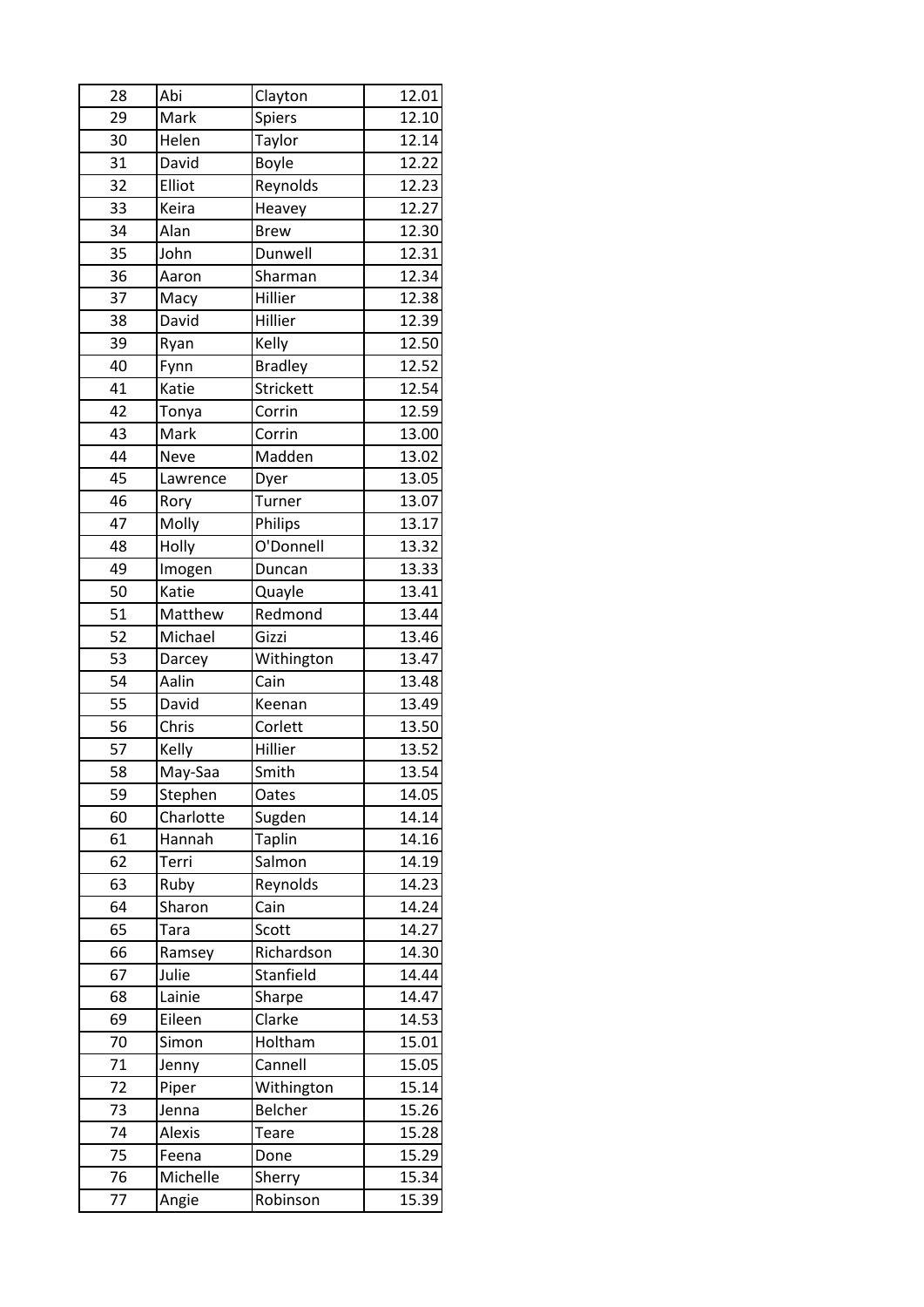| 78  | Diane     | Pope           | 15.41 |
|-----|-----------|----------------|-------|
| 79  | Marcus    | Gizzi          | 15.47 |
| 80  | Nigel     | Howard         | 15.48 |
| 81  | Janet     | Edwards        | 15.51 |
| 82  | Helen     | Thommeny       | 15.56 |
| 83  | Katie     | <b>Baker</b>   | 16.02 |
| 84  | Aoibh     | Nash           | 16.03 |
| 85  | Sarah     | Nash           | 16.16 |
| 86  | Melanie   | Christian      | 16.19 |
| 87  | Janelle   | Quayle         | 16.20 |
| 88  | Colin     | Crooks         | 16.22 |
| 89  | Sarah     | Richardson     | 16.24 |
| 90  | Ashleigh  | Shimmin        | 16.42 |
| 91  | Nicola    | Raven          | 16.43 |
| 92  | Michael   | McKiernan      | 16.44 |
| 93  | Katharine | Keenan         | 16.45 |
| 94  | Anna      | McCanney       | 16.45 |
| 95  | Jean      | Young          | 16.47 |
| 96  | Joanne    | Richardson     | 16.50 |
| 97  | Sharon    | Leaton         | 16.54 |
| 98  | Karen     | Gadsby         | 16.58 |
| 99  | Jamie     | Humphreys      | 17.03 |
| 100 | Denise    | <b>Bridson</b> | 17.07 |
| 101 | Catherine | Kennedy        | 17.16 |
| 102 | Daisy     | O'Donnell      | 17.17 |
| 103 | Amy       | Kneale         | 17.31 |
| 104 | Cheryl    | Curphey        | 17.33 |
| 105 | Sophie    | Corlett        | 17.35 |
| 106 | Kerry     | Sharpe         | 17.40 |
| 107 | Annabel   | Forgie         | 17.59 |
| 108 | Carol     | Roy            | 18.04 |
| 109 | Charlie   | Gentry         | 18.09 |
| 110 | Clare     | Gelder         | 18.14 |
| 111 | Sue       | Ackroyd        | 18.25 |
| 112 | Miriam    | Kelly          | 18.33 |
| 113 | Annalyn   | Chivers        | 18.34 |
| 114 | Clive     | Chivers        | 18.35 |
| 115 | Mel       | Nicol          | 18.36 |
| 116 | Katie     | McAteer        | 18.47 |
| 117 | Ingrid    | Sugden         | 18.50 |
| 118 | Liz       | Peterson       | 18.56 |
| 119 | Louise    | Jackson        | 19.20 |
| 120 | Voirrey   | Horne          | 19.21 |
| 121 | Nicola    | Gallagher      | 19.21 |
| 122 | Annabel   | Gentry         | 19.24 |
| 123 | Sara      | Cain           | 19.49 |
| 124 | Liam      | Reynolds       | 19.50 |
| 125 | Maddison  | Daniels        | 20.03 |
| 126 | Matthew   | Gold           | 20.04 |
| 127 | Nuala     | Sharpe         | 21.19 |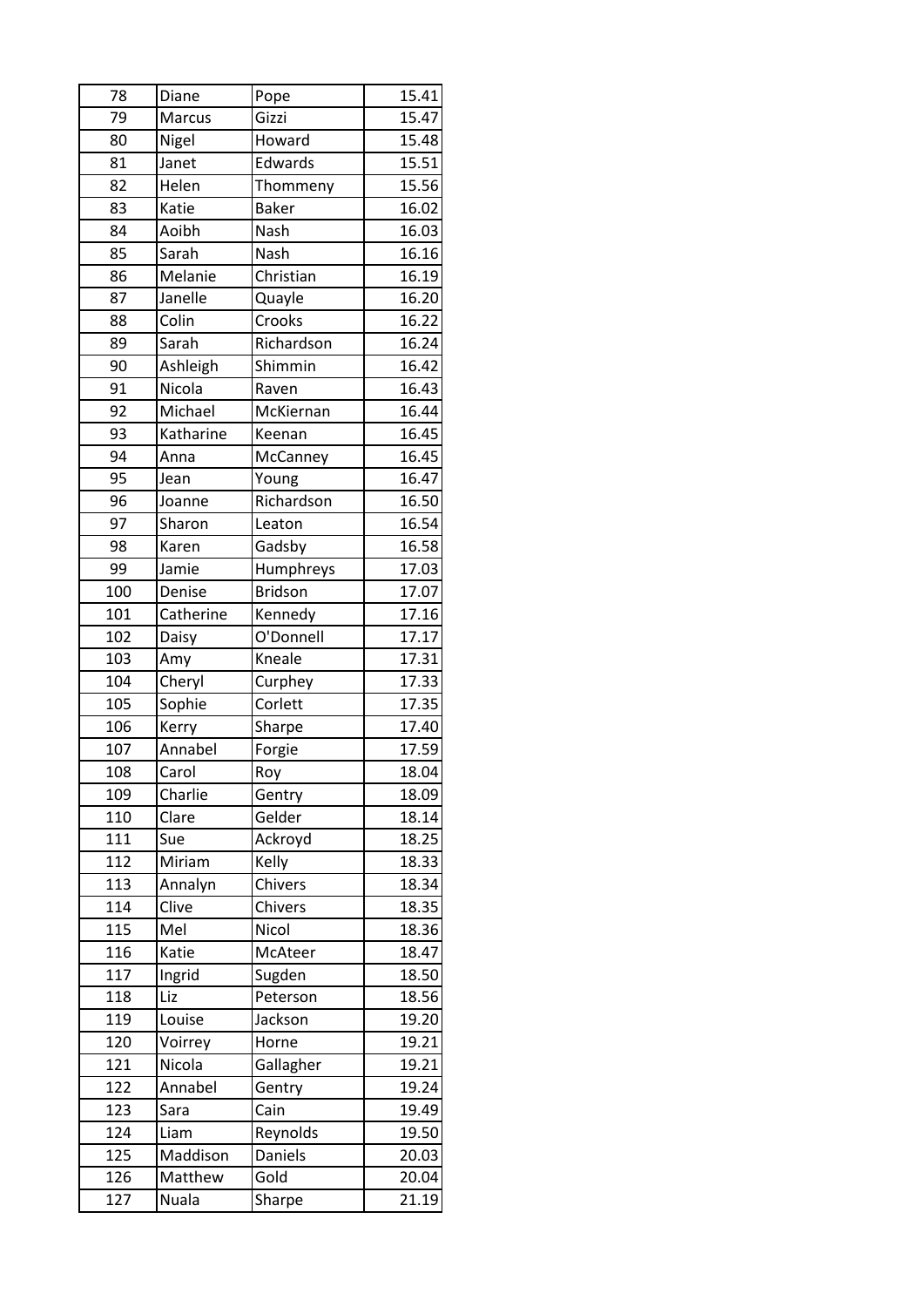| 128 | Maisie    | Corlett      | 21.29 |
|-----|-----------|--------------|-------|
| 129 | Jude      | Clague       | 21.35 |
| 130 | Sally     | <b>Hynes</b> | 21.36 |
| 131 | Colin     | Kelly        | 24.23 |
| 132 | Joshua    | Kelly        | 24.24 |
| 133 | Carolanne | Hanley       | 26.58 |

**3 Lap**

| Smith<br>$1$ Joel<br>$\overline{2}$<br>Steven<br>Quayle<br>Withington<br>3 Ayrton<br>4 Kevin<br>Pulman<br>5Graham<br>Kennish<br>6 Geoff<br>Rice<br>7<br>Daniel<br>Phair<br>8 Paul<br>Curphey<br>Callin<br>9Peter<br>Hamilton<br>10 Rachel<br>11 Kevin<br>Vondy<br>Perkins<br>12 Paul<br>13 Becky<br>Watterson<br>14 Jordan<br>Watterson<br>15 Nikki<br>Boyde<br>Cannell<br>16 Paul<br>17 Richard<br>Allen<br>18 Claire<br>Sproule-Craine<br>19 Ali<br>Stennett<br>20 Cameron<br>Comley<br>21 James<br>Bishop<br>Griffiths<br>22 Gail<br>23 Leigh<br>Kennaugh<br>24 Paul<br>Sayle<br>Johnson<br>25 Bernie<br>26 Michael<br>Loundes<br>27 David<br>Hodgson<br>28 Stephen<br>Brown<br>29 Niamh<br>Goddard<br>30 Adrian<br>Skinner<br>31 Gareth<br>Hinge<br>32<br>Andy<br>Walton<br>Farquhar<br>33 Jayne<br>34 Nicola<br><b>Bowker</b><br>35 Gaynor<br>Evans<br>36 Callum<br>Staley<br>37 Louise<br>Corkill<br>38 Stephen<br>Dorricott<br>39 Dale<br>Farquhar<br>40 Karl<br>Robinson<br>41 Mike<br>Devereau |    |       |       |       |
|---------------------------------------------------------------------------------------------------------------------------------------------------------------------------------------------------------------------------------------------------------------------------------------------------------------------------------------------------------------------------------------------------------------------------------------------------------------------------------------------------------------------------------------------------------------------------------------------------------------------------------------------------------------------------------------------------------------------------------------------------------------------------------------------------------------------------------------------------------------------------------------------------------------------------------------------------------------------------------------------------------|----|-------|-------|-------|
|                                                                                                                                                                                                                                                                                                                                                                                                                                                                                                                                                                                                                                                                                                                                                                                                                                                                                                                                                                                                         |    |       |       | 22.09 |
|                                                                                                                                                                                                                                                                                                                                                                                                                                                                                                                                                                                                                                                                                                                                                                                                                                                                                                                                                                                                         |    |       |       | 22.32 |
|                                                                                                                                                                                                                                                                                                                                                                                                                                                                                                                                                                                                                                                                                                                                                                                                                                                                                                                                                                                                         |    |       |       | 23.15 |
|                                                                                                                                                                                                                                                                                                                                                                                                                                                                                                                                                                                                                                                                                                                                                                                                                                                                                                                                                                                                         |    |       |       | 23.47 |
|                                                                                                                                                                                                                                                                                                                                                                                                                                                                                                                                                                                                                                                                                                                                                                                                                                                                                                                                                                                                         |    |       |       | 23.50 |
|                                                                                                                                                                                                                                                                                                                                                                                                                                                                                                                                                                                                                                                                                                                                                                                                                                                                                                                                                                                                         |    |       |       | 23.53 |
|                                                                                                                                                                                                                                                                                                                                                                                                                                                                                                                                                                                                                                                                                                                                                                                                                                                                                                                                                                                                         |    |       |       | 24.43 |
|                                                                                                                                                                                                                                                                                                                                                                                                                                                                                                                                                                                                                                                                                                                                                                                                                                                                                                                                                                                                         |    |       |       | 25.15 |
|                                                                                                                                                                                                                                                                                                                                                                                                                                                                                                                                                                                                                                                                                                                                                                                                                                                                                                                                                                                                         |    |       |       | 25.26 |
|                                                                                                                                                                                                                                                                                                                                                                                                                                                                                                                                                                                                                                                                                                                                                                                                                                                                                                                                                                                                         |    |       |       | 25.32 |
|                                                                                                                                                                                                                                                                                                                                                                                                                                                                                                                                                                                                                                                                                                                                                                                                                                                                                                                                                                                                         |    |       |       | 25.32 |
|                                                                                                                                                                                                                                                                                                                                                                                                                                                                                                                                                                                                                                                                                                                                                                                                                                                                                                                                                                                                         |    |       |       | 25.36 |
|                                                                                                                                                                                                                                                                                                                                                                                                                                                                                                                                                                                                                                                                                                                                                                                                                                                                                                                                                                                                         |    |       |       | 25.44 |
|                                                                                                                                                                                                                                                                                                                                                                                                                                                                                                                                                                                                                                                                                                                                                                                                                                                                                                                                                                                                         |    |       |       | 25.45 |
|                                                                                                                                                                                                                                                                                                                                                                                                                                                                                                                                                                                                                                                                                                                                                                                                                                                                                                                                                                                                         |    |       |       | 25.51 |
|                                                                                                                                                                                                                                                                                                                                                                                                                                                                                                                                                                                                                                                                                                                                                                                                                                                                                                                                                                                                         |    |       |       | 26.13 |
|                                                                                                                                                                                                                                                                                                                                                                                                                                                                                                                                                                                                                                                                                                                                                                                                                                                                                                                                                                                                         |    |       |       | 26.21 |
|                                                                                                                                                                                                                                                                                                                                                                                                                                                                                                                                                                                                                                                                                                                                                                                                                                                                                                                                                                                                         |    |       |       | 26.28 |
|                                                                                                                                                                                                                                                                                                                                                                                                                                                                                                                                                                                                                                                                                                                                                                                                                                                                                                                                                                                                         |    |       |       | 26.35 |
|                                                                                                                                                                                                                                                                                                                                                                                                                                                                                                                                                                                                                                                                                                                                                                                                                                                                                                                                                                                                         |    |       |       | 26.48 |
|                                                                                                                                                                                                                                                                                                                                                                                                                                                                                                                                                                                                                                                                                                                                                                                                                                                                                                                                                                                                         |    |       |       | 27.13 |
|                                                                                                                                                                                                                                                                                                                                                                                                                                                                                                                                                                                                                                                                                                                                                                                                                                                                                                                                                                                                         |    |       |       | 27.29 |
|                                                                                                                                                                                                                                                                                                                                                                                                                                                                                                                                                                                                                                                                                                                                                                                                                                                                                                                                                                                                         |    |       |       | 27.49 |
|                                                                                                                                                                                                                                                                                                                                                                                                                                                                                                                                                                                                                                                                                                                                                                                                                                                                                                                                                                                                         |    |       |       | 27.56 |
|                                                                                                                                                                                                                                                                                                                                                                                                                                                                                                                                                                                                                                                                                                                                                                                                                                                                                                                                                                                                         |    |       |       | 28.12 |
|                                                                                                                                                                                                                                                                                                                                                                                                                                                                                                                                                                                                                                                                                                                                                                                                                                                                                                                                                                                                         |    |       |       | 28.19 |
|                                                                                                                                                                                                                                                                                                                                                                                                                                                                                                                                                                                                                                                                                                                                                                                                                                                                                                                                                                                                         |    |       |       | 28.22 |
|                                                                                                                                                                                                                                                                                                                                                                                                                                                                                                                                                                                                                                                                                                                                                                                                                                                                                                                                                                                                         |    |       |       | 28.24 |
|                                                                                                                                                                                                                                                                                                                                                                                                                                                                                                                                                                                                                                                                                                                                                                                                                                                                                                                                                                                                         |    |       |       | 28.30 |
|                                                                                                                                                                                                                                                                                                                                                                                                                                                                                                                                                                                                                                                                                                                                                                                                                                                                                                                                                                                                         |    |       |       | 28.45 |
|                                                                                                                                                                                                                                                                                                                                                                                                                                                                                                                                                                                                                                                                                                                                                                                                                                                                                                                                                                                                         |    |       |       | 28.51 |
|                                                                                                                                                                                                                                                                                                                                                                                                                                                                                                                                                                                                                                                                                                                                                                                                                                                                                                                                                                                                         |    |       |       | 28.52 |
|                                                                                                                                                                                                                                                                                                                                                                                                                                                                                                                                                                                                                                                                                                                                                                                                                                                                                                                                                                                                         |    |       |       | 29.09 |
|                                                                                                                                                                                                                                                                                                                                                                                                                                                                                                                                                                                                                                                                                                                                                                                                                                                                                                                                                                                                         |    |       |       | 29.19 |
|                                                                                                                                                                                                                                                                                                                                                                                                                                                                                                                                                                                                                                                                                                                                                                                                                                                                                                                                                                                                         |    |       |       | 29.19 |
|                                                                                                                                                                                                                                                                                                                                                                                                                                                                                                                                                                                                                                                                                                                                                                                                                                                                                                                                                                                                         |    |       |       | 29.26 |
|                                                                                                                                                                                                                                                                                                                                                                                                                                                                                                                                                                                                                                                                                                                                                                                                                                                                                                                                                                                                         |    |       |       | 29.32 |
|                                                                                                                                                                                                                                                                                                                                                                                                                                                                                                                                                                                                                                                                                                                                                                                                                                                                                                                                                                                                         |    |       |       | 29.57 |
|                                                                                                                                                                                                                                                                                                                                                                                                                                                                                                                                                                                                                                                                                                                                                                                                                                                                                                                                                                                                         |    |       |       | 30.07 |
|                                                                                                                                                                                                                                                                                                                                                                                                                                                                                                                                                                                                                                                                                                                                                                                                                                                                                                                                                                                                         |    |       |       | 30.22 |
|                                                                                                                                                                                                                                                                                                                                                                                                                                                                                                                                                                                                                                                                                                                                                                                                                                                                                                                                                                                                         |    |       |       | 30.45 |
|                                                                                                                                                                                                                                                                                                                                                                                                                                                                                                                                                                                                                                                                                                                                                                                                                                                                                                                                                                                                         | 42 | Becca | Kelly | 30.52 |